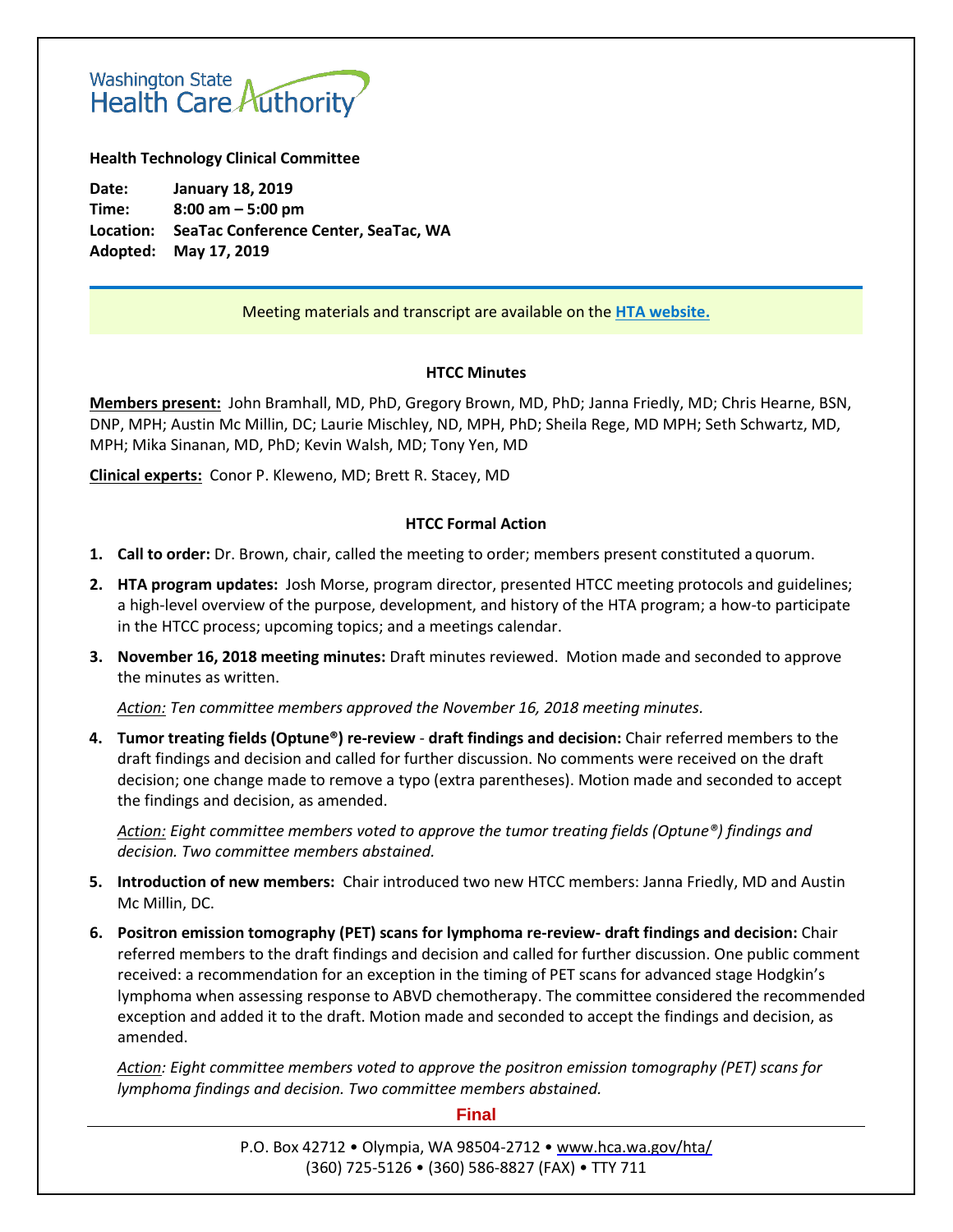## **7. Sacroiliac joint fusion:**

**Clinical expert:** The chair introduced Conor Kleweno, MD, Assistant Professor, Department of Orthopaedics and Sports Medicine, University of Washington School of Medicine and Orthopaedic Traumatologist, Harborview Medical Center.

**Agency utilization and outcomes:** Emily Transue, MD, MHA, Associate Medical Director, Health Care Authority, presented the state agency perspective on sacroiliac joint fusion. Find the full presentation published with the January 18 [meeting materials.](http://www.hca.wa.gov/about-hca/health-technology-assessment/meetings-and-materials)

**Scheduled and open public comments:** Chair called for public comments. Comments provided by:

• David W. Polly, Jr, MD: James W. Ogilivie Professor, Chief of Spine Surgery, Catherine Mills Davis Endowed Chair, Department of Orthopaedic Surgery, Professor of Neurosurgery, University of Minnesota. Dr. Polly was also representing the American Academy of Orthopaedic Surgeons, American Association of Neurological Surgeons and Congress of Neurological Surgeons, International Society for the Advancement of Spine Surgery, and the Washington Association of Neurological Surgeons. (By phone)

Find all public presentations published with the January 18 [meeting materials](http://www.hca.wa.gov/about-hca/health-technology-assessment/meetings-and-materials)**.**

**Vendor report/ HTCC question and answers:** Leila Kahwati, MD, MPH, RTI-University of North Carolina Evidence-based Practice Center presented the evidence review for Sacroiliac joint fusion. Find the full report published with the January 18 [meeting materials.](http://www.hca.wa.gov/about-hca/health-technology-assessment/meetings-and-materials)

#### **HTCC coverage vote and formal action:**

#### *Committee decision*

Based on the deliberations of key health outcomes the committee decided that it had the most complete information: a comprehensive and current evidence report, public comments, and state agency utilization information. The committee decided that the current evidence on sacroiliac joint fusion is sufficient to make a determination on this topic. The committee discussed and voted on the evidence for the use of sacroiliac joint fusion. The committee considered the evidence and gave greatest weight to the evidence it determined, based on objective factors, to be the most valid and reliable.

Based on these findings, the committee voted to not cover minimally invasive or open sacroiliac joint fusion for sacroiliac chronic joint pain related to degenerative sacroiliitis and/or sacroiliac joint disruption for adults 18 years old and older.

|                         | <b>Not</b> | <b>Covered under</b>      | <b>Covered</b>  |
|-------------------------|------------|---------------------------|-----------------|
|                         | covered    | <b>certain conditions</b> | unconditionally |
| Sacroiliac joint fusion |            |                           |                 |

#### *Discussion*

The committee reviewed and discussed the available studies for use of sacroiliac joint fusion for chronic sacroiliac joint pain related to degenerative sacroiliitis and/or sacroiliac joint disruption. Details of study design, inclusion criteria, outcomes and other factors affecting study quality were discussed. A majority of committee members found the evidence sufficient to determine that use of sacroiliac joint fusion for

| <b>Final</b> |  |
|--------------|--|
| Page 2 of 5  |  |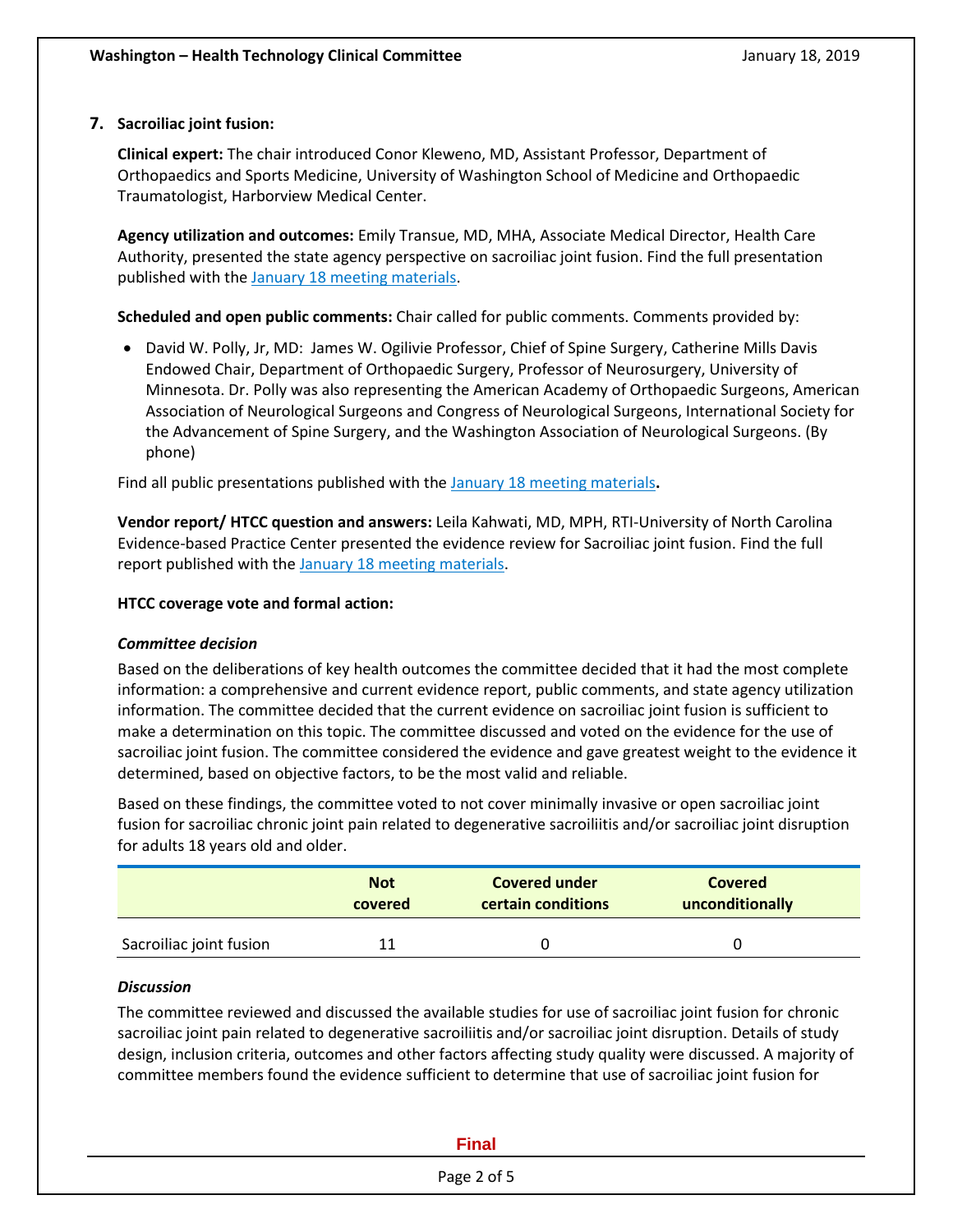chronic sacroiliac joint pain related to degenerative sacroiliitis and/or sacroiliac joint disruption unproven for being safer, more effective or more cost-effective than comparators.

#### *Limitations*

N/A

## *Action*

The committee checked for availability of a Centers for Medicare and Medicaid Services (CMS) national coverage decision (NCD). There is no Medicare NCD for sacroiliac joint fusion for sacroiliac joint pain related to degenerative sacroiliitis and/or sacroiliac joint disruption.

The committee discussed clinical guidelines identified for sacroiliac joint fusion from the following organizations:

- National Institute for Health and Care Excellence (NICE) Minimally invasive sacroiliac joint fusion surgery for chronic sacroiliac pain - Intervention Procedure Guidance 578, (2017)
- AIM Specialty Health Musculoskeletal Program Clinical Appropriateness Guidelines: Sacroiliac Joint Fusion, (2018)

The committee's determination is not consistent with the NICE and AIM guidance. The HTCC determination included consideration of local, clinical expert considerations related to the complexities of revision surgeries, concerns related to diffusion and uncertainty of evidence for safety and costeffectiveness. The quality of evidence assessment was either not performed or not reported for these guidelines.

The committee chair directed HTA staff to prepare a findings and decision document on use of sacroiliac joint fusion for public comment to be followed by consideration for final approval at the next public meeting.

#### **8. HTA topic selection request for re-review topics:**

Stereotactic radiosurgery and stereotactic body radiation topic is under consideration for re-review. In order for the Director of the Health Care Authority to recommend re-view, new evidence-based findings must exist which could change the previous determination. The Oregon Health and Science University Center for Evidence-based Policy provided a topic update: *Stereotactic Radiosurgery and Stereotactic Body Radiation Therapy: An evidence update* (December 2018). The Chair presented the report's findings; the committee discussed and considered the findings. Also, during the November 2018 meeting, the committee examined two petitions for topic re-review; petitions addressed SBRT with Cyberknife technology specifically for the treatment of prostate cancer.

*Action: The committee recommended the evidence update does not support a re-review at this time. The Committee decided to not recommend the topic for re-review.* 

#### **9. Peripheral nerve ablation for limb pain:**

Clinical expert: The chair introduced Brett Stacey, MD, Medical Director, University of Washington Center for Pain Relief and Professor of Anesthesiology and Pain Medicine, University of Washington School of Medicine.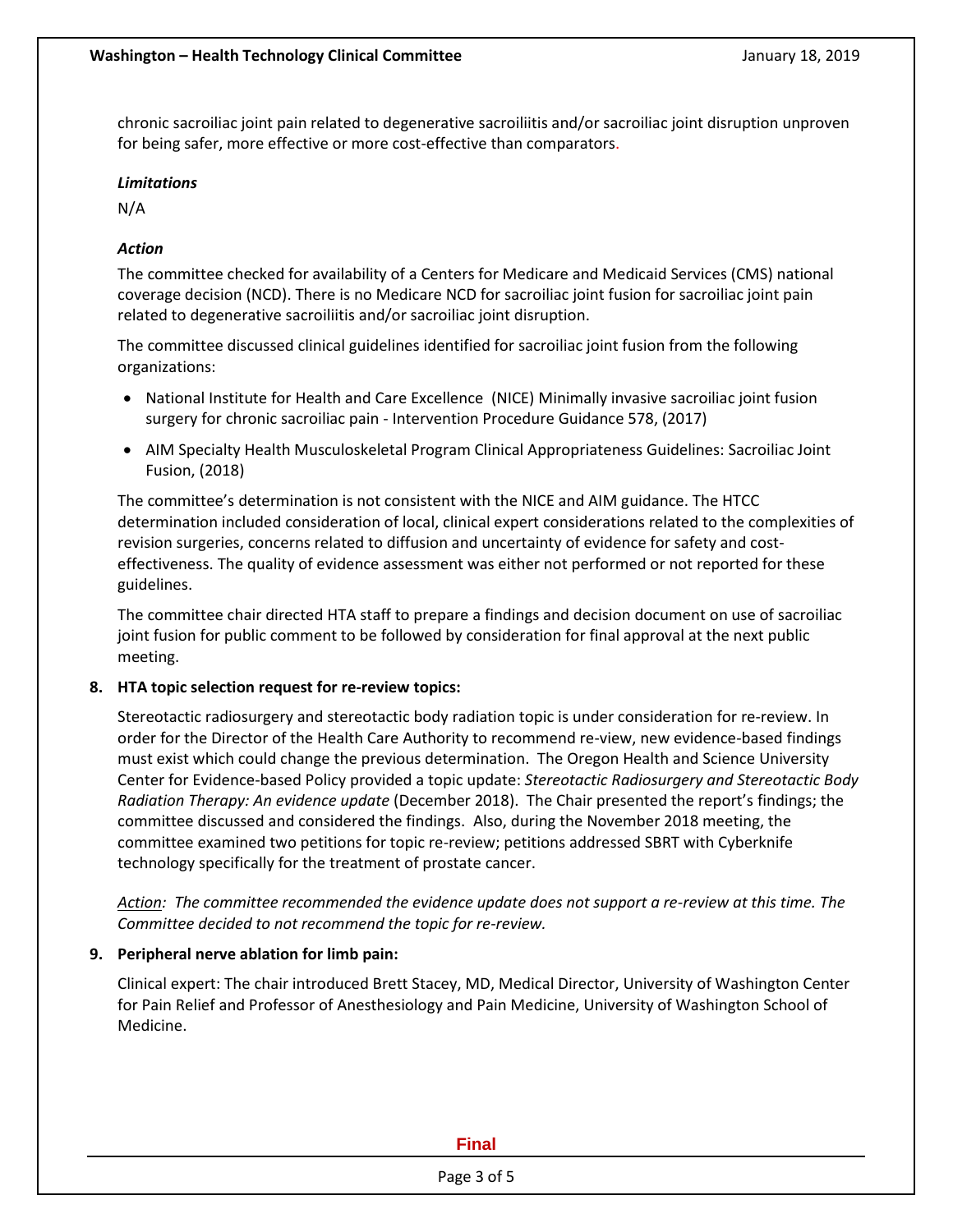**Agency utilization and outcomes:** Gary Franklin, MD, MPH, Medical Director, Department of Labor and Industries; Research Professor, University of Washington; Co-Chair, Washington Agency Medical Director Group presented the state agency perspective on peripheral nerve ablation for limb pain. Find the full presentation published with [January 18 meeting materials.](http://www.hca.wa.gov/about-hca/health-technology-assessment/meetings-and-materials)

**Scheduled and open public comments:** The chair called for public comments. Comments were provided by:

- Anne Stefurak, RN, CPC, COC Vice-president Health Economics and Reimbursement Avanos
- John DiMuro, DO, MBA Avanos
- Diane Jackson, representing a family member

Find public presentation materials published with the [January 18, meeting materials.](http://www.hca.wa.gov/about-hca/health-technology-assessment/meetings-and-materials)

**Vendor report/ HTCC question and answer:** Valerie J. King, MD, MPH, Oregon Health & Science University/Center for Evidence-based Policy presented the evidence review for Peripheral nerve ablation for limb pain*.* Find the presentation published with the January 18 [meeting materials.](http://www.hca.wa.gov/about-hca/health-technology-assessment/meetings-and-materials)

#### **HTCC coverage vote and formal action:**

#### *Committee decision*

Based on the deliberations of key health outcomes the committee decided that it had the most complete information: a comprehensive and current evidence report, public comments, and state agency utilization information. The committee decided that the current evidence on peripheral nerve ablation for limb pain due to osteoarthritis is sufficient to make a determination on this topic. The committee discussed and voted on the evidence for the use of peripheral nerve ablation. The committee considered the evidence and gave greatest weight to the evidence it determined, based on objective factors, to be the most valid and reliable.

Based on these findings, the committee voted to not cover peripheral nerve ablation, using any technique, for limb pain due to osteoarthritis or other conditions for adults and children

|                                                                                                                                             | <b>Not</b><br>covered | Covered under<br>certain conditions | Covered<br>unconditionally |  |  |  |
|---------------------------------------------------------------------------------------------------------------------------------------------|-----------------------|-------------------------------------|----------------------------|--|--|--|
| Peripheral nerve ablation, using any technique, for chronic limb pain due to osteoarthritis or<br>other conditions for adults and children. |                       |                                     |                            |  |  |  |
| Foot, Shoulder, Hip                                                                                                                         | 10                    |                                     | O                          |  |  |  |
| Knee                                                                                                                                        | 6                     |                                     | 0                          |  |  |  |

#### *Discussion*

The committee reviewed and discussed the available studies for use of peripheral nerve ablation for limb pain. Details of study design, inclusion criteria, outcomes and other factors affecting study quality were discussed. A majority of committee members found the evidence sufficient to determine that use of peripheral nerve ablation for the foot, shoulder or hip, using any technique, for limb pain for osteoarthritis or other conditions was unproven for being safer, more effective, or more cost-effective than

#### **Final**